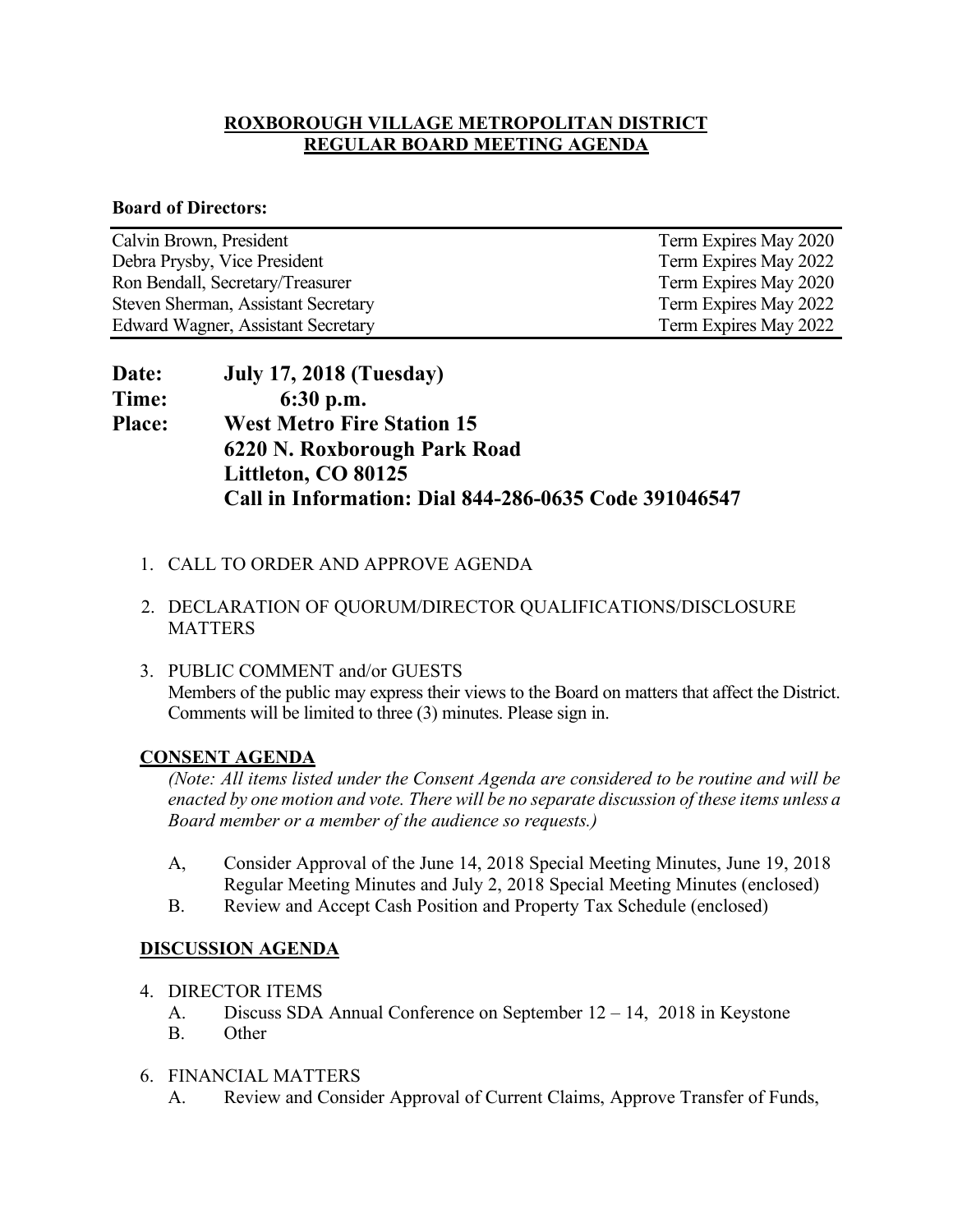Roxborough Village Metropolitan District Agenda – July 17, 2018 Page 2 of 3

> and Ratify Payment of Autopay Claims and Ratify Approval of Previous Claims (enclosed)

- 7. LANDSCAPE MAINTENANCE
	- A. Metco Landscape Report Bill Barr (enclosed)
	- B. Discuss Rescheduling of Landscape Tour
		- 1. Summary of HOA Landscaping Requests (enclosed)
	- C. Discuss Chatfield Farms Mowing (enclosed)
	- D. Other
- 8. LEGAL MATTERS
	- A. Update Regarding Final Water Due Diligence Filing and Executive Session Pursuant To C.R.S. Section 24-6-402(4)(B) and for the Purposes of Receiving Legal Advice on Specific Legal Questions, if requested
	- B. Update on RWSD Letter to Homeowners re Easement for Filing 15 (enclosed)
	- C. Discuss 14B Parcel Ownership
	- D. Discuss Chatfield Farms Meters and Billing
	- E. Update on Sterling Ranch Referral (enclosed)
	- F. Other

# 9. ENGINEERING MATTERS

- A. 7 Acres Pond Update
- B. Pump Station Irrigation Controls Systems Update
- C. Water Rights Discussion/Discuss Water Accounting Inventory
- D. Discuss Review of Dugout Drawings and Plans from GMR
- E. Mapping Discussion
- F. Other

# 10. MANAGER MATTERS

- A. Update on Foothills Park and Recreation Use Numbers Break Out (enclosed)
- B. Discuss Possible Website Redesign
- C. Discuss Pond Odor
- D. Discuss Meeting Venue and Determination per June 14, 2018 Special Meeting
- E. Security Patrol Update
- F. Other

# 11. OTHER BUSINESS